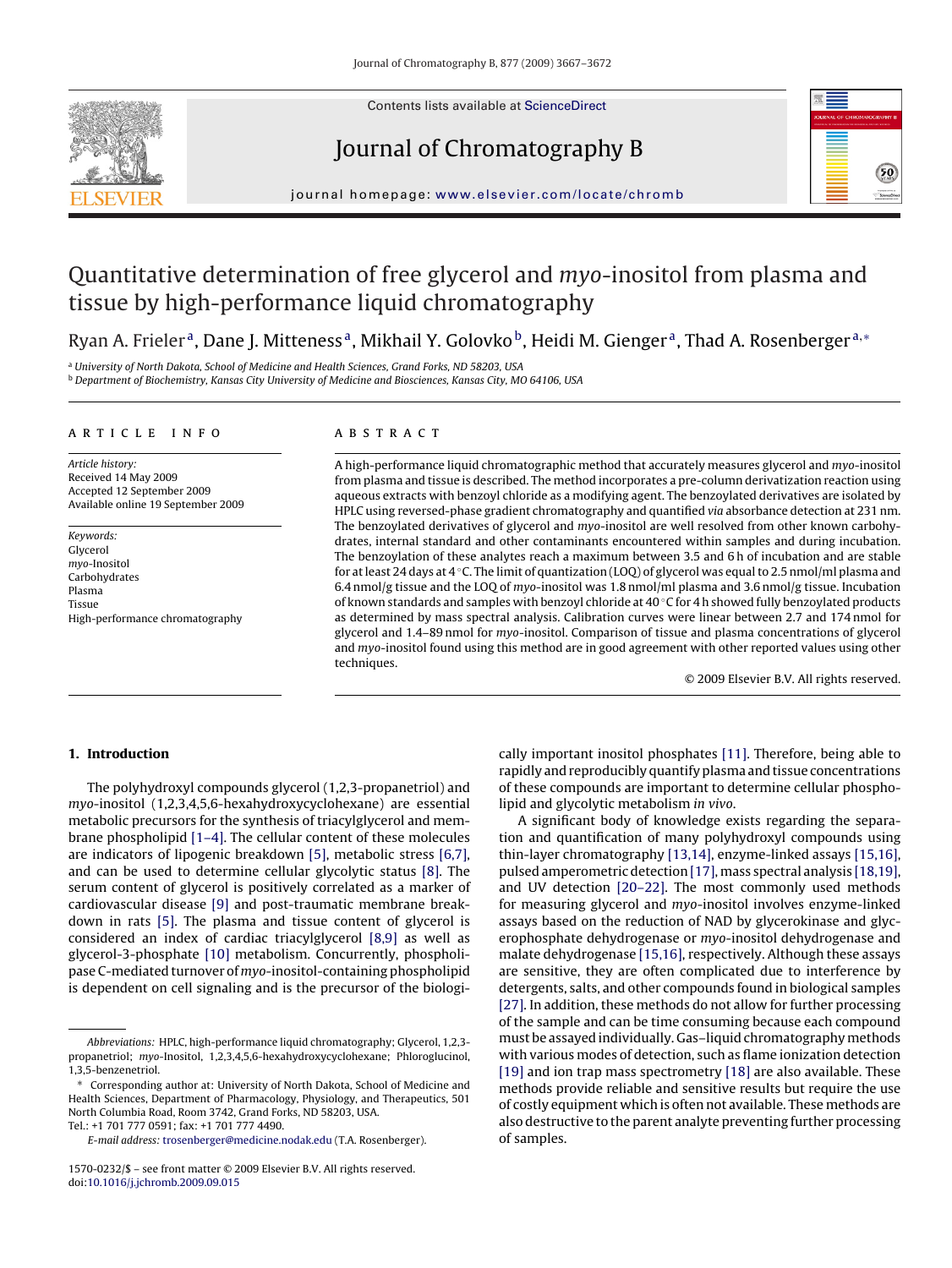When further processing following quantization is desired, it is necessary that the method of detection not be destructive to the parent molecule. For this reason, HPLC methods using in-line detection are optimal. Unfortunately, glycerol and myo-inositol lack chromophoric properties making their isolation and detection difficult [\[12\]. R](#page-5-0)ecently, a method to measure serum non-esterified myo-inositol and glycerol was reported [\[20\]. T](#page-5-0)his method employs a Schotten–Baumann reaction in which glycerol and myo-inositol is modified with benzoyl chloride then quantified using HPLC and UV detection. However, in the presence of strong alkaline solutions required for the Schotten–Baumann reaction, endogenous glycerol and myo-inositol found esterified in serum glycerophospholipid are released and benzoylated along with the endogenous polyhydroxyl compounds. Thus, this method did not account for potential phospholipid-derived contamination and is not amendable to the analysis of tissue samples.

To address this problem we have refined this method to accurately measure both glycerol and myo-inositol and have adapted it for use with tissue. As reported herein, this method allows for the reproducible and accurate quantization of both plasma and tissue glycerol and myo-inositol levels which are comparable to established literature values. Further, the procedure is adaptable to most two-phase extraction protocols and provides for the simultaneous determination of total lipid, glycerol, myo-inositol, as well as other polyhydroxyl compounds from a single sample.

# **2. Experimental**

## 2.1. Chemicals

Benzoyl chloride, carbohydrate standards, myo-inositol, glycerol, phloroglucinol (1,3,5-benzenetriol, internal standard), and other chemicals were purchased from Aldrich Chemicals (Milwaukee, WI). Radiolabeled [1,2-<sup>3</sup>H] myo-inositol (10-20 Ci/mmol) was purchased from PerkinElmer (Boston, MA). HPLC-grade acetonitrile and n-hexane and reagent-grade chloroform, methanol, sodium hydroxide, and hydrochloric acid were from EMD Science (Gibbstown, NJ). Analytical grade formic acid was from Sigma (St. Louis, MO) and sodium pentobarbital and sodium heparin was from Baxter Healthcare Corp. (Deerfield, IL).

#### 2.2. Animals

This study was conducted in accordance with the National Institutes of Health Guidelines for the Care and Use of Laboratory Animals (NIH Publication No. 80-23) under an animal protocol approved by the University of North Dakota Animal Care and Use Committee. Male Sprague–Dawley rats (Charles River, Indianapolis, IN) were maintained on standard laboratory chow (2018 Teklad Global 18% protein rodent diet, Harlan, Madison, WI) and provided water ad libitum for 2 weeks prior to inclusion in this study. All rats weighing between 170 and 195 g were fasted for 12 h prior to surgery to normalize blood glucose and fatty acid levels [\[23\].](#page-5-0) Rats were anesthetized with 3% halothane (Halocarbon, River Edge, NJ) and polyethylene catheters (PE 50, Becton Dickinson, Sparks, MD) filled with sodium heparin (100 IU) were implanted into the right femoral artery and vein. The skin was closed with surgical clips and 1% lidocaine was applied to the wound to lessen pain. The rat was then taped to a wooden block and allowed to recover from anesthesia for 4 h. Arterial blood samples (200  $\mu$ l) were taken from recovered rats to determine plasma glycerol and myo-inositol levels prior to being euthanized with an intravenous injection of pentobarbital (100 mg/kg). All rats were subjected immediately to head-focused microwave irradiation to stop brain metabolism. The heart, liver, muscle, testis, and kidney samples were removed and

flash frozen in liquid nitrogen. The post-mortem interval for all non-microwaved samples did not exceed 3 min.

# 2.3. Tissue extraction

Samples from heart, liver, muscle, testis, kidney, and microwaved brain were frozen in liquid nitrogen and pulverized in a tissue press (Biospec, Bartlesville, OK). The pulverized tissues were extracted in a glass Tenbroeck tissue homogenizer using a two-phase system [\[24\]. B](#page-5-0)riefly, 1.0 g of tissue was homogenized in 18 ml chloroform/methanol (1:2, by vol.) containing 200 µl 6N HCl. A 6.0 ml aliquot of chloroform was added to the extract and phase separation was induced with 6.0 ml of 2 M KCl containing  $0.5 M H_3PO_4$  followed by centrifugation at room temperature (600  $\times$  g). The lower chloroform layer was transferred to a second tube and the upper aqueous layer was washed once with 12.0 ml chloroform. The organic fractions were combined then washed with 10 ml of theoretical aqueous phase (chloroform/methanol/H<sub>2</sub>O (1:12:12 by vol.)) containing 100  $\mu$ l 6N HCl. Following centrifugation the upper phases were combined and stored at −20 ◦C until use. Plasma samples from whole blood collections were extracted in chloroform/methanol (2:1, by vol.) as described [\[25\]](#page-5-0) using 0.15 M KCl to induce phase separation. Following centrifugation at room temperature (600  $\times$  g) the lower chloroform phase was removed and was washed with theoretical upper phase as described above. Following a second centrifugation the two upper phases were combined and the extracts were stored at −20 ◦C until use.

## 2.4. Sample derivatization

A sample from the aqueous extract was transferred to a glass screw-top test tube (13 mm  $\times$  100 mm) and concentrated to zero at 75 ◦C. A 1.0 ml aliquot of 4N sodium hydroxide containing internal standard (phloroglucinol, 1,3,5-benzenetriol) was added to the sample then mixed until the samples was completely dissolved. To start the reaction, a 0.5 ml aliquot of n-hexane and 200  $\mu$ l benzoyl chloride (Sigma, St. Louis, MO,  $\geq$ 99%, density 1.212 g/ml) was added to the sample and capped with a Teflon-lined closure. The samples and standards were mixed gently then incubated in a metabolic incubator (Boekel Grant, Feasterville, PA) at 40 ◦C for 4 h. Samples used to determine the reaction time course were incubated between 15 min and 6 h.

Parallel incubations were performed on a phosphatidylinositol standard (Avanti Polar Lipids, Alabaster, AL) to demonstrate the necessity for sample extraction prior to derivatization. Recovery of myo-inositol was performed using known amounts of radiolabeled  $[1,2^{-3}H]$  myo-inositol in parallel incubations with a final concentration ranging between 1 and 6 pmol. Following incubation, the benzoyl ester derivatives were extracted out of the reaction vessel using three washes with 2.0 ml  $n$ -hexane. The  $n$ -hexane washes containing the benzoyl ester derivatives were combined and concentrated to zero via vacuo at 45 °C for 1 h using a SpeedVac® System (ThermoSavant, Milford, MA). The concentrated extracts were re-solvated in 1.0 ml  $H<sub>2</sub>O/$ acetonitrile (42:58, by vol.) andstored at 4 °C until use.

#### 2.5. Standard solutions

Stock standard solutions (10 mg/ml) were prepared by dissolving commercial preparations of p-fructose, glycerol, phloroglucinol (internal standard), p-glucose, myo-inositol, and p-sorbitol in sodium hydroxide (4N). Standard working solutions were obtained by making appropriate dilutions of the stock solutions in sodium hydroxide (4N). For routine calculations, the working internal standard solution (0.1 mg/ml phloroglucinol) was prepared by diluting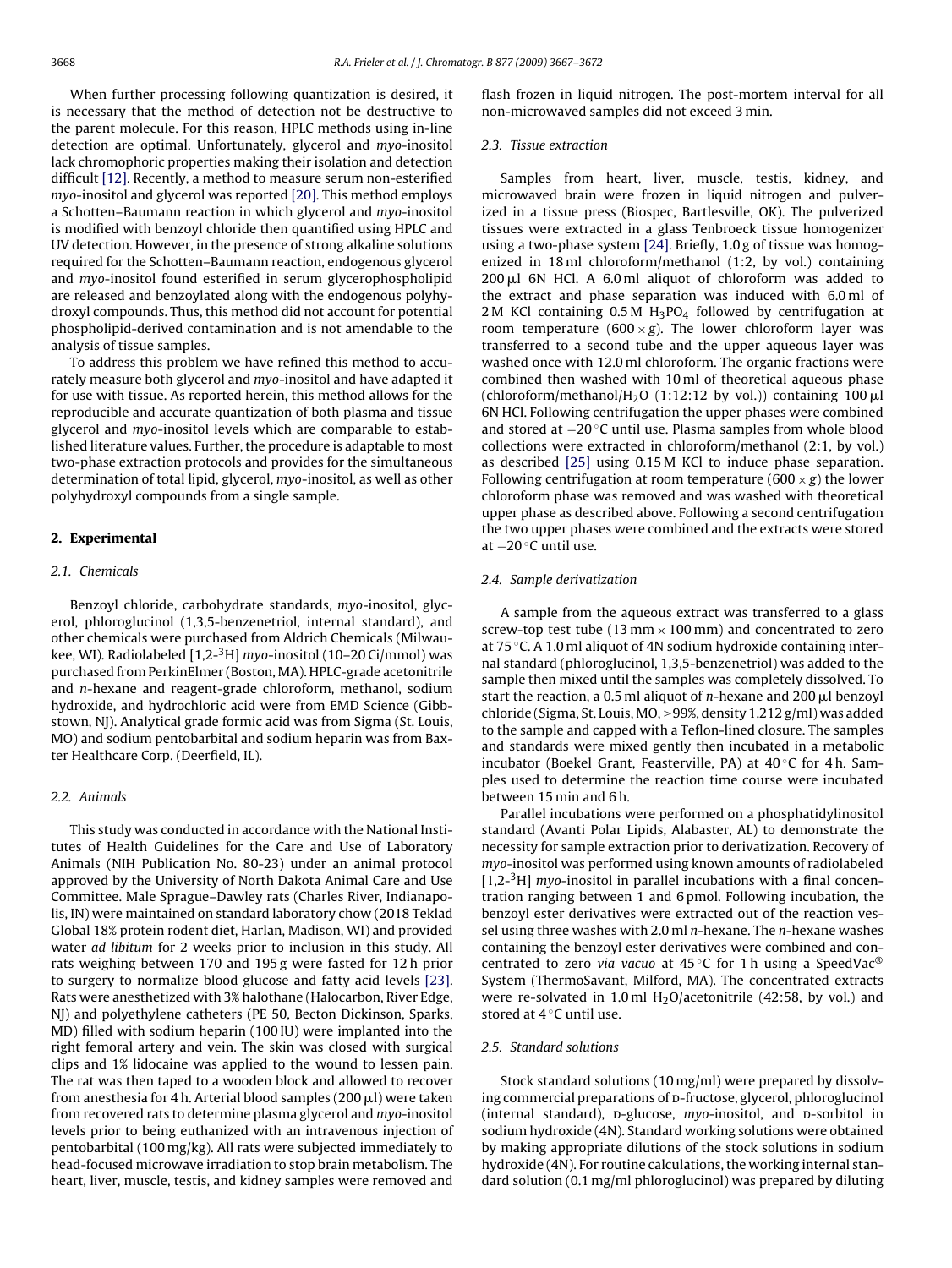the internal standard stock with sodium hydroxide (4N). All solutions were stored at 4 ◦C and discarded after 2 weeks.

## 2.6. Chromatography

The separation and quantification of benzoylated samples and standards were performed using a Waters<sup>TM</sup> 1525 binary HPLC pump equipped with a column heater, 2487 dual wavelength absorbance detector, and a 717plus Autosampler (Milford, MA). Waters Breeze<sup>TM</sup> software (Ver. 3.30, Milford, MA) was used for instrument control, data acquisition, and peak area analysis. Separations were performed on a Waters Sunfire®  $C_{18}$  reversed-phase column (250 mm  $\times$  4.6 mm, 5 µm, Milford, MA) and peak detection was performed at 231 nm. A gradient elution using  $H_2O$  and acetonitrile similar to that reported[\[26\]](#page-5-0) was used to isolate the benzoylated derivatives. Briefly, a flow rate of 1.0 ml/min and a column temperature of 55 ℃ were maintained throughout the separation. An initial solvent composition of  $42\%$  H<sub>2</sub>O and 58% acetonitrile was maintained at injection and held for 5 min. At 5 min the proportion of acetonitrile was increased linearly to 80% over a 41 min period then held at 80% for 1 min. At 47 min the proportion of acetonitrile was increased linearly to 95% over 1 min and held at 95% for 5 min. At 53 min, the elution solvent was returned to the initial composition over a 2 min period and allowed to equilibrate for 5 min prior to starting the next injection. All samples were held at room temperature and mixed thoroughly prior to injection.

# 2.7. Mass spectral analysis

Mass spectrometry was performed on samples collected following separation by HPLC using a quadrupole mass spectrometer (API3000, Applied Biosystem, Foster City, CA) equipped with a Turbo Ion Spray ionization source (TSI). Analyst® software (Ver. 1.4.1) was used for instrument control, acquisition, and data analysis. Using a syringe pump, the samples,  $6\,\mathrm{pmol/}\mu$ l benzoylated glycerol dissolved in 65% acetonitrile, or 9pmol/ $\mu$ l benzoylated myo-inositol dissolved in 80% acetonitrile both having final a concentration of 0.1% formic acid, was infused directly into the TSI source (10  $\mu$ l/min). The source was operated in ion electrospray mode at  $27^{\circ}$ C with an electrospray voltage of 5000. The mass spectrometer was operated in positive Q1 full scan mode at unit resolution with a scan cycle time of 2.0 s and number of scan cycles equal to 71. The focusing and entrance potentials were optimized at 200 and 10 V, respectively while the optimal declustering potential for benzoylated myo-inositol was 40 and 5 V for benzoylated glycerol.

# 2.8. Calculations

Plasma and tissue concentrations of glycerol and myo-inositol were calculated based on standard curves using the internal standard phloroglucinol as outlined below:

$$
\left(\frac{\text{(Peak area analytic/peak area phonoglucinol)} - y \text{ intercept}}{\text{slope}}\right)
$$
  
× [phloroglucinol] = [analyte]

In this equation the term "analyte" represents either glycerol or myo-inositol and the terms [phloroglucinol] and [analyte] represents the concentration of each, respectively. Peak area analysis was performed using Waters Breeze<sup>TM</sup> Software (Ver. 3.30, Milford, MA) and linear regression analysis to measure the slope and y-intercept from experimentally determined calibration curves was performed using SigmaPlot forWindows (Ver. 10, Systat Software Inc., Chicago, IL). Tissue and plasma levels are reported in units of mmol/kg wet weight and mmol/l. All data is reported as means  $\pm$  SD.

#### **3. Results**

#### 3.1. Chromatography, reaction time course, and recovery

A chromatogram of liver extract showing peak resolution of benzoylated D-fructose, glycerol, phloroglucinol, D-glucose, internal standard,  $myo$ -inositol, and  $D$ -sorbitol is shown in Fig. 1 (Panel A). Peak identification was performed by measuring the relative retention times of benzoylated analytes to the internal standard phloroglucinol. The benzoylated analytes are well resolved from reagent peaks (2.0–20.0 min, Fig. 1, Panel B) and other interfering contaminates encountered from extracted tissue. The retention times of p-fructose, glycerol, phloroglucinol (internal standard), pglucose, myo-inositol, and p-sorbitol were 14.4, 23.5, 34.7, 42.2, 45.8, and 48.0 min, respectively. With the exception of p-glucose, all benzoylated samples and standards were separated with baseline resolution. To demonstrate the need for extraction of samples prior to analysis, a chromatogram was generated by incubating a phosphatidylinositol standard with benzoyl chloride as outlined in the methods section (Fig. 1, Panel B). This chromatogram demonstrates that the reaction conditions used to form the benzoylated derivatives degrade membrane phospholipid, resulting in benzoylated glycerol and myo-inositol. Thus it was determined that the extraction of samples prior to analysis was necessary to achieve an accurate measure of the concentration of endogenous glycerol and myo-inositol.

Using the above separation a reaction time course was generated by incubating 6 nmol of glycerol together with 3 nmol of



**Fig. 1.** Chromatogram illustrating the elution orders of benzoylated carbohydrates, glycerol, myo-inositol, and internal standard (phloroglucinol) from a liver extract (Panel A). Chromatogram demonstrating reagent peaks and the formation of benzoylated glycerol and myo-inositol from pure phosphatidylinositol following derivatization as outlined in the experimental section (Panel B). Solid line indicates the percent of acetonitrile used to separate the benzoylated products.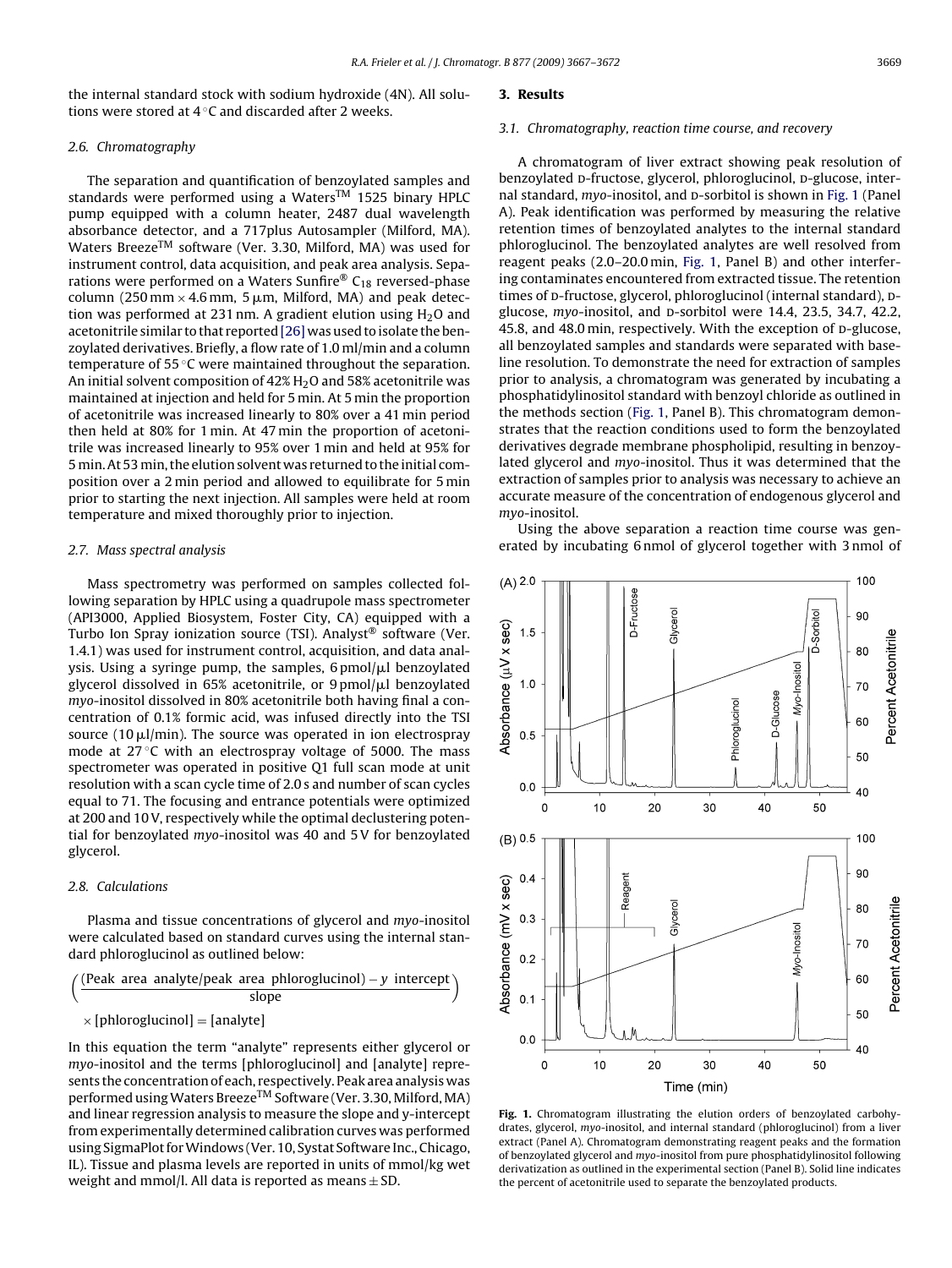myo-inositol in a single reaction vessel. This experiment illustrated that the peak area absorbance of the two benzoylated derivatives reach amaximum by 240 min and remained stable for up to 360 min (data not shown). The calculated peak area ratio between the two samples show that there was a linear increase in their absorbance ratio between 15 and 210 min reaching a maximum peak area ratio of 1.0 between 210 and 360 min. Comparison of the change in the peak area as a function of time showed that glycerol was converted more rapidly than myo-inositol having conversion rates of approximately 0.04 and 0.03 pmol/min, respectively. As expected, based on the molar equivalent concentration of free hydroxyl groups of the two analytes, the peak area ratio of the two analytes reached a maximum of 1.0 between 210 and 360 min suggesting that the efficiency of the reaction and the recovery of sample were equal for each analyte. Sample recovery of myo-inositol was determined by performing incubations on samples containing known amounts of  $[1,2^{-3}H]$  myo-inositol with final concentrations ranging between 1 and 6 pmol. These studies showed that the recovery of radiolabeled myo-inositol was  $37.7 \pm 0.5\%$  (n = 3) for all concentrations measured (data not shown).

# 3.2. Linearity and mass spectral analysis

Calibration curves for glycerol and myo-inositol (Fig. 2, Panels A and B) show that peak area for the two analytes doubled



**Fig. 2.** Internal standard calibration curves showing the linear calibration range between 2.7–174 and 1.4–89 nmol for glycerol (Panel A) and myo-inositol (Panel B), respectively. Values represent the peak area ratio of glycerol and myo-inositol to that of the internal standard phloroglucinol (means  $\pm$  SD (n = 5)). Abbreviation: RPA, relative peak area.



**Fig. 3.** Mass spectrum of benzoylated glycerol (Panel A) showing mass distribution of  $m/z$  405.3 (Panel A, inset) and benzoylated myo-inositol (Panel B) showing mass distribution of m/z 805.7 (Panel B, inset).

when the concentrations were doubled and remained linear within a calibration range of 2.7–174 nmol for glycerol and 1.4–89 nmol for myo-inositol. Regression analyses of the calibration data show that the coefficients of correlation were 0.999 for both benzoylated analytes. The calculated slopes of benzoylated glycerol and myo-inositol were  $8.14 \times 10^{-2}$  and  $8.44 \times 10^{-2}$  pmol/ $\mu$ V × s, respectively. The absorption spectrum and mass spectral analysis of the benzoylated derivatives was determined using pooled calibration samples isolated by HPLC. As opposed to the native and optically silent precursor analytes, the benzoylated glycerol and myo-inositol standard derivatives had absorption maximum at 195 and 231 nm when dissolved in  $H<sub>2</sub>O/acetonitrile$  (20:80, by vol.).

Mass spectral analysis of the benzoylated glycerol isolated from HPLC showed a characteristic molecular ion at  $m/z$  405 and a  $(M+Na<sup>+</sup>)<sup>+</sup>$  ion at  $m/z$  427 with a relative abundance of approximately 45 and 55%, respectively (Fig. 3, Panel A). The mass spectrum obtained for the benzoylated myo-inositol showed characteristic molecular ion at  $m/z$  806 and a  $(M+Na^+)$ <sup>+</sup> ion at  $m/z$  828 with a relative abundance of approximately 95 and 5% (Fig. 3, Panel B). The Fig. 3A and B insets show protonated molecular ions  $(M+H)^+$  at  $m/z$  405.3 for benzoylated glycerol and  $m/z$  805.7 for benzoylated myo-inositol. The theoretical mass of fully benzoylated glycerol and myo-inositol are  $m/z$  404.1 and 804.2. Thus while there was interference in the mass spectral analysis due to the formation of M+Na+ ion with samples dissolved in a higher percentage of  $H<sub>2</sub>O$ , no ions were found of partially benzoylated glycerol ( $m/z$  300 and 196), native glycerol  $m/z$  92, partially benzoylated myo-inositol ( $m/z$  701, 596, 492, 388, and 284), native myo-inositol  $m/z$  180, or for other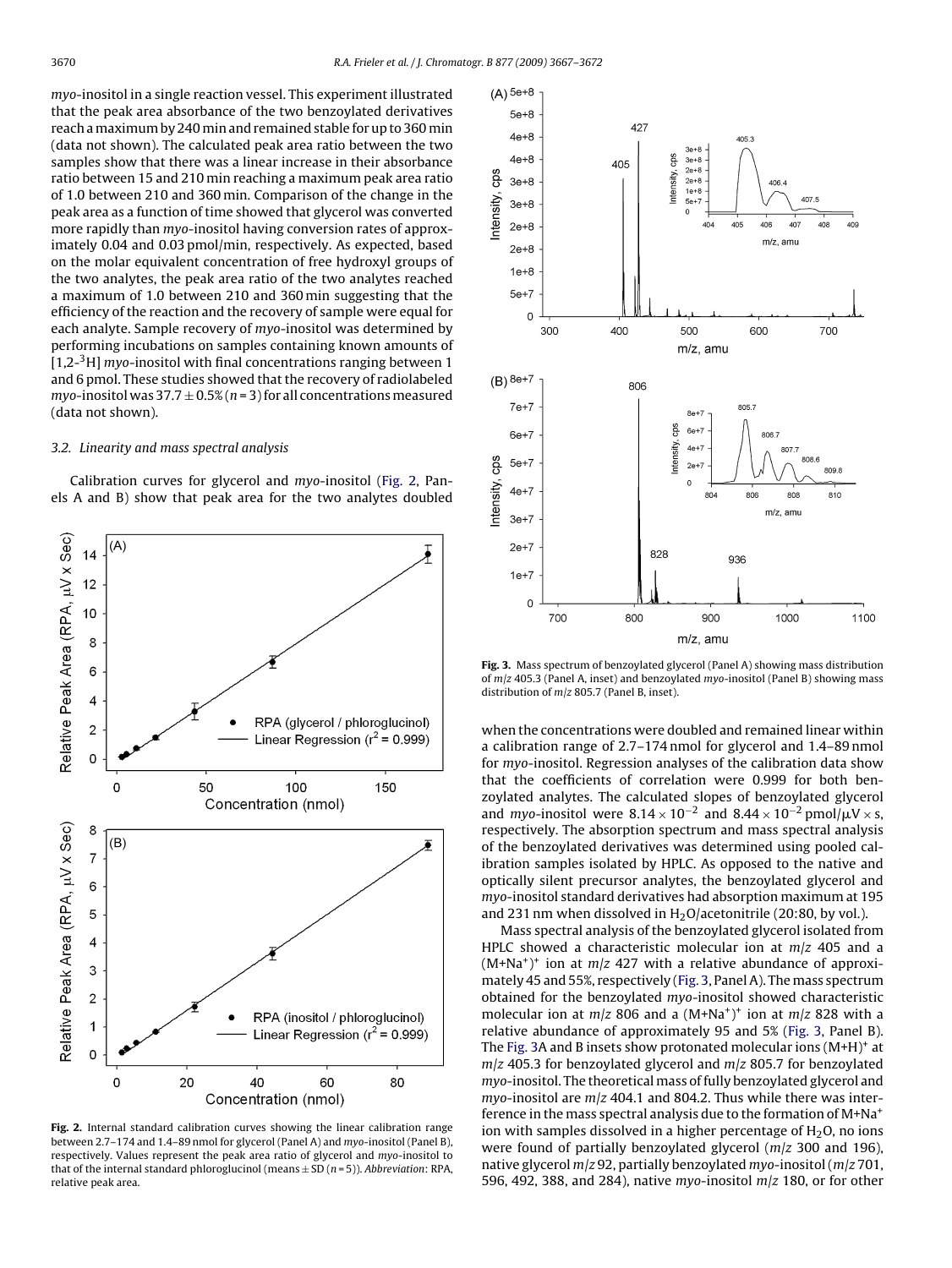| Measured (nmol/ml) | Calculated (nmol/ml)   |                |                        |                |  |
|--------------------|------------------------|----------------|------------------------|----------------|--|
|                    | Intra-day $(n=5)$      |                | Inter-day $(n=5)$      |                |  |
|                    | Mean $\pm$ SD (% RSD)  | Relative error | Mean $\pm$ SD (% RSD)  | Relative error |  |
| A. Glycerol        |                        |                |                        |                |  |
| 5.00               | $4.63 \pm 0.15(3.2)$   | 7.4%           | $4.95 \pm 0.04(0.8)$   | 1.1%           |  |
| 10.00              | $9.85 \pm 0.18(1.8)$   | 1.5%           | $10.32 \pm 0.09(0.8)$  | 3.2%           |  |
| 20.00              | $19.99 \pm 0.51(2.6)$  | 0.1%           | $20.91 \pm 0.53$ (2.5) | 4.6%           |  |
| 40.00              | $40.77 \pm 0.80$ (2.0) | 1.9%           | $42.64 \pm 0.23(0.5)$  | 6.6%           |  |
| 80.00              | $82.06 \pm 0.91(1.1)$  | 2.6%           | $84.23 \pm 1.75(2.1)$  | 5.3%           |  |
| B. myo-Inositol    |                        |                |                        |                |  |
| 5.00               | $5.33 \pm 0.12$ (2.3)  | 6.6%           | $5.31 \pm 0.05(0.9)$   | 6.2%           |  |
| 10.00              | $10.28 \pm 0.41(4.0)$  | 2.8%           | $9.69 \pm 1.13(11.7)$  | 3.1%           |  |
| 20.00              | $18.84 \pm 1.44(7.7)$  | 5.8%           | $20.45 \pm 0.45$ (2.2) | 2.3%           |  |
| 40.00              | $40.30 \pm 1.79(4.4)$  | 0.8%           | $40.79 \pm 2.59(6.4)$  | 2.0%           |  |
| 80.00              | $80.66 \pm 3.08(3.8)$  | 0.8%           | $78.59 \pm 1.92(1.4)$  | 1.8%           |  |

Intra- and inter-day variability for glycerol and myo-inositol using the benzoyl ester derivatization method compared to known standards.

Values represent the calculated concentration (means  $\pm$  SD ( $n$  = 5)) of glycerol (Panel A) and myo-inositol (Panel B) measured using internal standard calculations. Percent relative error was determined comparing averaged calculated values to know standard concentrations. All sample derivatives were dissolved in H<sub>2</sub>O/acetonitrile (42:58, by vol.) and maintained at room temperature prior to analysis.

M+Na+ ion derivatives. The presence of the only fully benzoylated products following isolation via HPLC is directly a result of the final hexane extraction. These results suggest that the polar nature of free hydroxyl groups of the native and partially benzoylated polyhydroxyl moieties prevents their extraction into organic solvents [\[12\].](#page-5-0)

## 3.3. Variability, detection limits, and product stability

**Table 1**

The inter- and intra-day variability assays for glycerol and myo-inositol were performed using freshly prepared standards and tissue and plasma extracts. Known standards ranging from concentrations between 5.0 and 80.0 nmol/ml were converted to their benzoylated derivatives then quantified via HPLC. The interday variation for the individual glycerol measurements ranged between 0.8 and 3.2% ( $n = 55$ ) and the intra-day showed a relative error range of 0.1–7.4%  $(n=5)$  (Table 1, Panel A). The interand intra-day relative standard deviation for the individual myoinositol standards ranged between 0.9 and 11.7% and 0.8 and 6.6%, respectively (Table 1, Panel B). The limit of quantization (LOQ) of glycerol was equal to 2.5 nmol/ml plasma and 6.4 nmol/g tissue and the LOQ of myo-inositol was 1.8 nmol/ml plasma and 3.6 nmol/g tissue. The limit of detection of glycerol and myo-inositol, as determined by serial dilutions of know standards and samples were 70 and 17.5 pmol, respectively. The stability of the benzoylated myoinositol was determined from benzoylated standards stored at 4 ◦C for up to 28 days in  $H<sub>2</sub>O/acetonitrile$  (42:58, by vol.) (Table 2). These data show that there was no significant change in the concentration of benzoylated myo-inositol between 0 and 24 days of storage having a calculated concentration ranging between 13.6 and 13.7 nmol with a relative standard deviations ranging between

|--|--|

Product stability of benzoylated myo-inositol.

| Storage time (days) | Concentration $(n=3)$ |         |  |
|---------------------|-----------------------|---------|--|
|                     | nmol                  | $%$ RSD |  |
| $\Omega$            | $13.63 + 0.12$        | 0.9     |  |
| Day 3               | $13.69 + 0.02$        | 0.1     |  |
| Day 6               | $13.65 + 0.07$        | 0.5     |  |
| Day 12              | $13.71 + 0.04$        | 0.3     |  |
| Day 24              | $13.64 + 0.18$        | 1.3     |  |
|                     |                       |         |  |

Values represent the means  $+$  SD ( $n=3$ ) of benzoylated myo-inositol standards following incubation at day 0 and following increasing storage times of the original incubate for 3, 6, 12, and 24 days. All benzoylated samples were dissolved in H<sub>2</sub>O/acetonitrile (42:58, by vol.) and stored at 4  $\degree$ C until use.

0.1 and 1.3%. Benzoylated glycerol was equally stable to that found with benzoylated myo-inositol showing no product degradation for up to 1 month when stored at 4 ℃. Because sample preparation and analysis is time consuming, samples were processed in group sizes ranging between 24 and 96. Performing analysis on large sample groups minimized handling time making the rate limiting step the automated HPLC analysis. Processing samples in this manner allows for a throughput time of up to 24 samples per day.

## 3.4. Plasma and tissue concentration of glycerol and myo-inositol

The plasma and tissue levels of glycerol and myo-inositol measured using the methodology outlined in this manuscript compared to published values are outlined in [Table 3.](#page-5-0) Tissue glycerol levels found in this study ranged between 0.41 and 1.13 mmol/kg wet weight and the plasma concentration was  $0.17 \pm 0.01$  mmol/l. The tissue concentration range of myo-inositol was between 0.22 and 5.41 mmol/kg wet weight with the highest concentrations found in the testis, kidney and microwaved brain. The plasma myo-inositol level determined in this study was  $0.072 \pm 0.014$  mmol/l. As shown in [Table 3, a](#page-5-0)ll established values reported using other techniques were in good agreement with those values found using the method outlined in this manuscript. Reported concentrations of glycerol from liver, kidney, and testis were not available or could not be found at the time this report was written.

# **4. Discussion**

The quantification of polyhydroxyl compounds from biological samples is important in both clinical and research settings due to the many roles that these molecules have in cellular metabolism. In this regard, the sensitive, non-destructive nature of high-performance liquid chromatography makes it ideal for the separation of small samples or complex mixtures of analytes. Unfortunately, based on their chemical structure, most metabolically important polyhydroxyl compounds are transparent to ultraviolet or visible light absorbance detection making them difficult to quantify using standard HPLC equipment. To address this problem, we have described an inexpensive and accurate HPLC procedure to quantify plasma and tissue levels of two metabolically important polyhydroxyl compounds: glycerol and myo-inositol. The method utilizes a pre-column derivatization reaction using benzoyl chloride and aqueous extracts from commonly used two-phase plasma and tissue extraction protocols. The